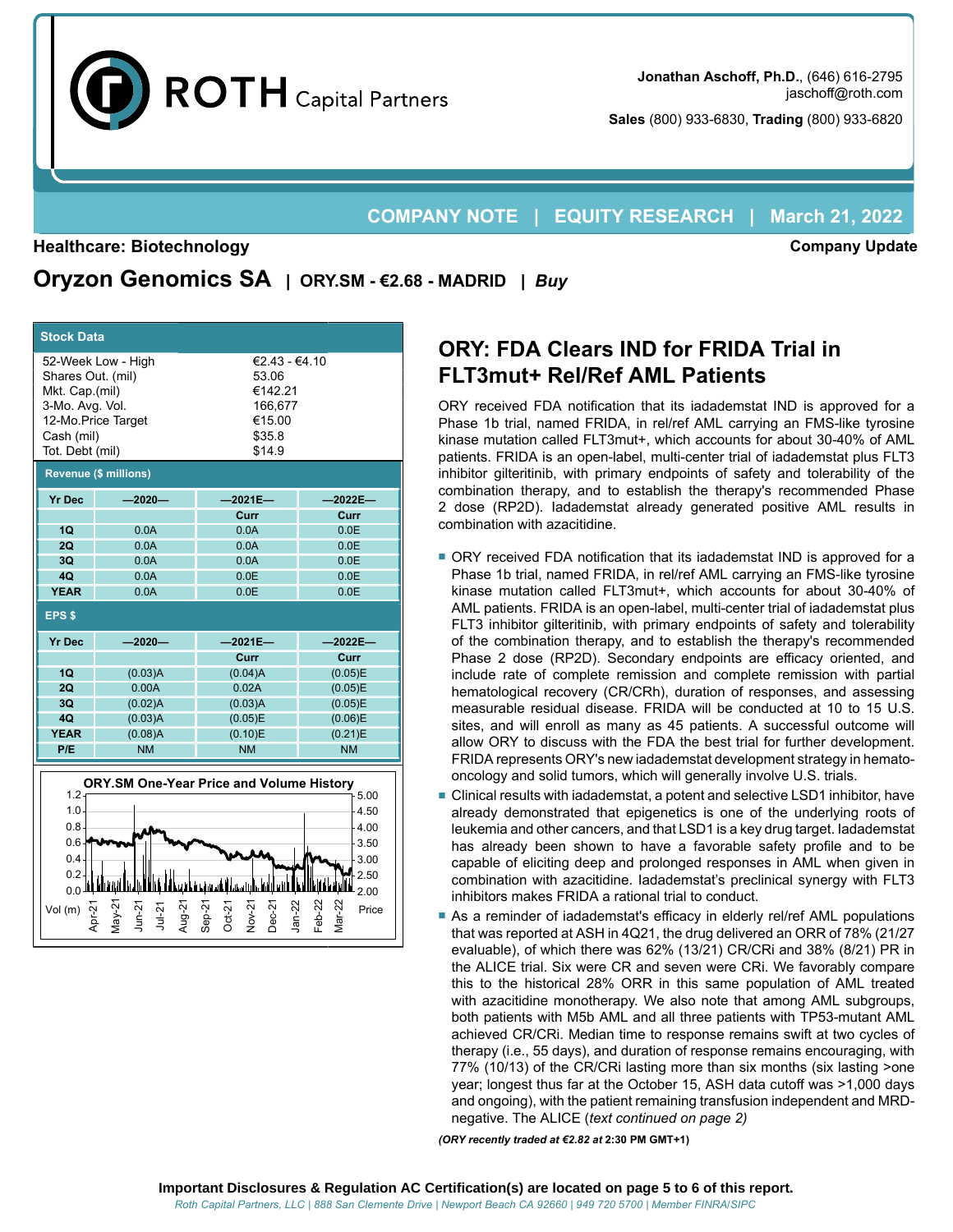■ *(text continued from page 1)* trial has determined that iadademstat should be dosed 90ug/m2/d in future trials when combined with azacitidine. Preliminary data indicates a direct correlation between quality of response and iadademstat exposure/LSD1 target engagement. The 90ug/m2/d dose more consistently achieved the exposure and LSD1 target engagement observed in CR/CRi patients than did the 60ug/m2/d dose that some ALICE patients received, and importantly did so without increasing toxicity. Looking only at patients receiving 90ug/m2/d of iadademstat, a 77% ORR and 80% CR/CRi rate was achieved. There were only two serious AEs reported as being probably related to the combination therapy treatment, one grade 3 differentiation syndrome and one fatal intracranial hemorrhage. The most frequent AE was platelet reduction, which was observed in 44% of patients, although grade 3 or lower thrombocytopenia was already present at baseline in 61% of patients. There were no other significant non-hematological toxicities or other organ-related toxicities observed, and we emphasize that ALICE enrolled a median patient age of 77 years.

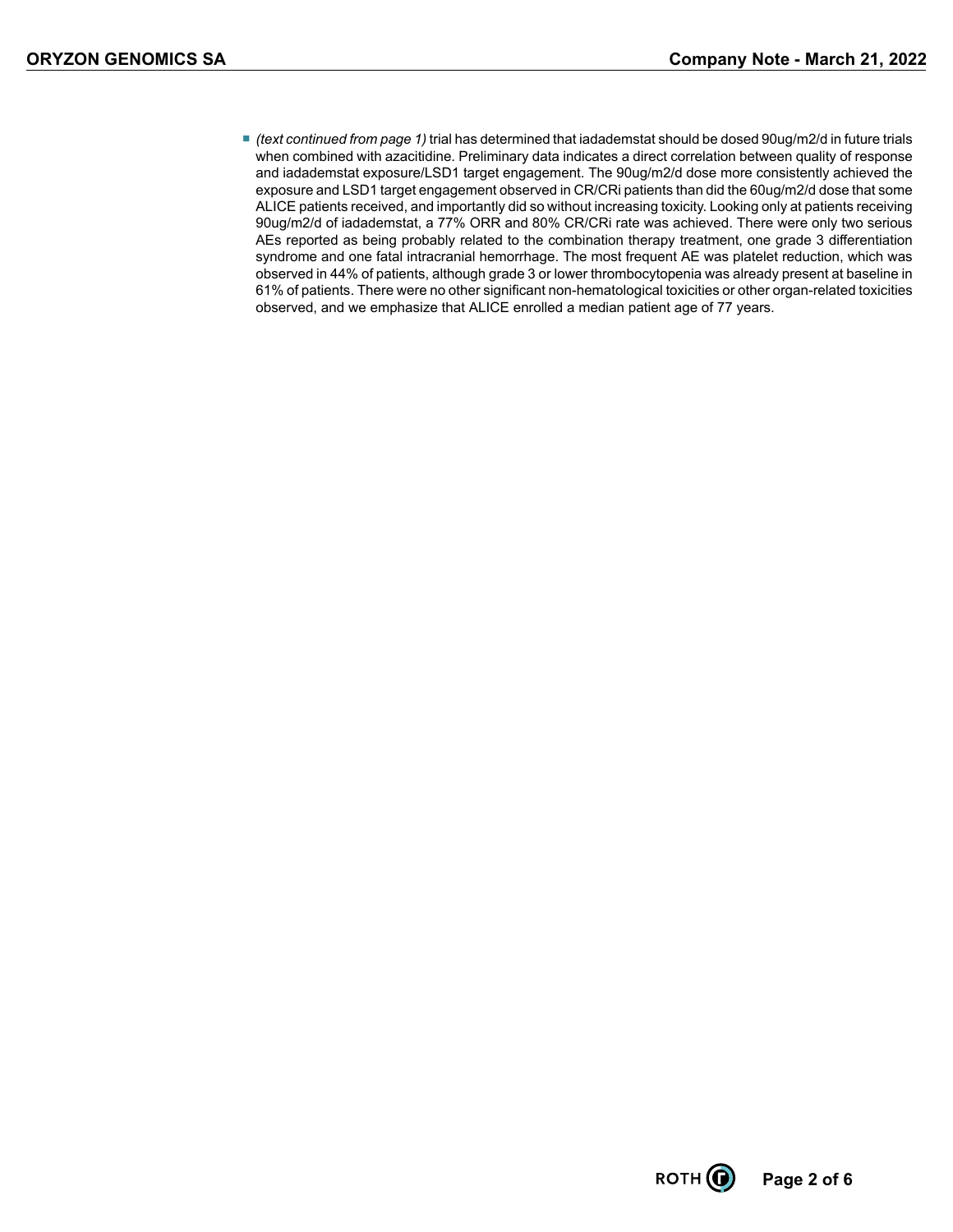## **VALUATION**

Our 12-month price target of €15, is based on a DCF analysis using a 40% discount rate that is applied to all cash flows and the terminal value, which is based on a 4x multiple of our projected 2030 operating income of \$1.46 billion. We arrive at this valuation by projecting future revenue from vafidemstat in borderline personality disorder and Kabuki syndrome, as well as iadademstat in AML and SCLC. We view our valuation to be conservative given that it excludes revenue from vafidemstat in schizophrenia. We believe that ORY.SM has prudently selected areas of unmet need and therefore market demand.

Factors that could impede shares of ORY.SM from achieving our price target include vafidemstat and iadademstat failing to generate statistically significant clinical results. Also, regulatory agencies could fail to approve these drugs even if pivotal clinical trials are statistical successes, due to the agency viewing the results as not clinically meaningful. Loss of key management personnel could also impede achieving our price target, as could smaller than projected commercial opportunity due to changes in market size, competitive landscape, and drug pricing and reimbursement.

## **RISKS**

- Clinical risk. ORY.SM's clinical staged products could fail to deliver statistically significant results in late-stage clinical trials, substantially reducing the value of ORY.SM's product candidates and therefore our target price.
- Regulatory risk. Even if successful in the clinic, ORY.SM's products could fail to be approved by domestic and/or foreign regulatory bodies, which would reduce ORY.SM's value and therefore our target price.
- Financing risk. ORY.SM will need additional capital to fund its operations, and such financing may not occur or it could be substantially dilutive to existing investors.
- Competitive risk. For any future approved ORY. SM products, they may not be well adopted in a competitive marketplace, which would adversely affect ORY.SM's value and therefore our target price.
- High stock price volatility. This issue is common among small-cap biotechnology companies with relatively low trading volumes.

#### **COMPANY DESCRIPTION**

Founded in 2000 in Barcelona, Spain, Oryzon (ISIN Code: ES0167733015) is a clinical stage biopharmaceutical company considered as the European leader in epigenetics. Oryzon has one of the strongest portfolios in the field, with two LSD1 inhibitors, iadademstat and vafidemstat, in Phase II clinical trials, and other pipeline assets directed against other epigenetic targets. In addition, Oryzon has a strong platform for biomarker identification and target validation for a variety of malignant and neurological diseases.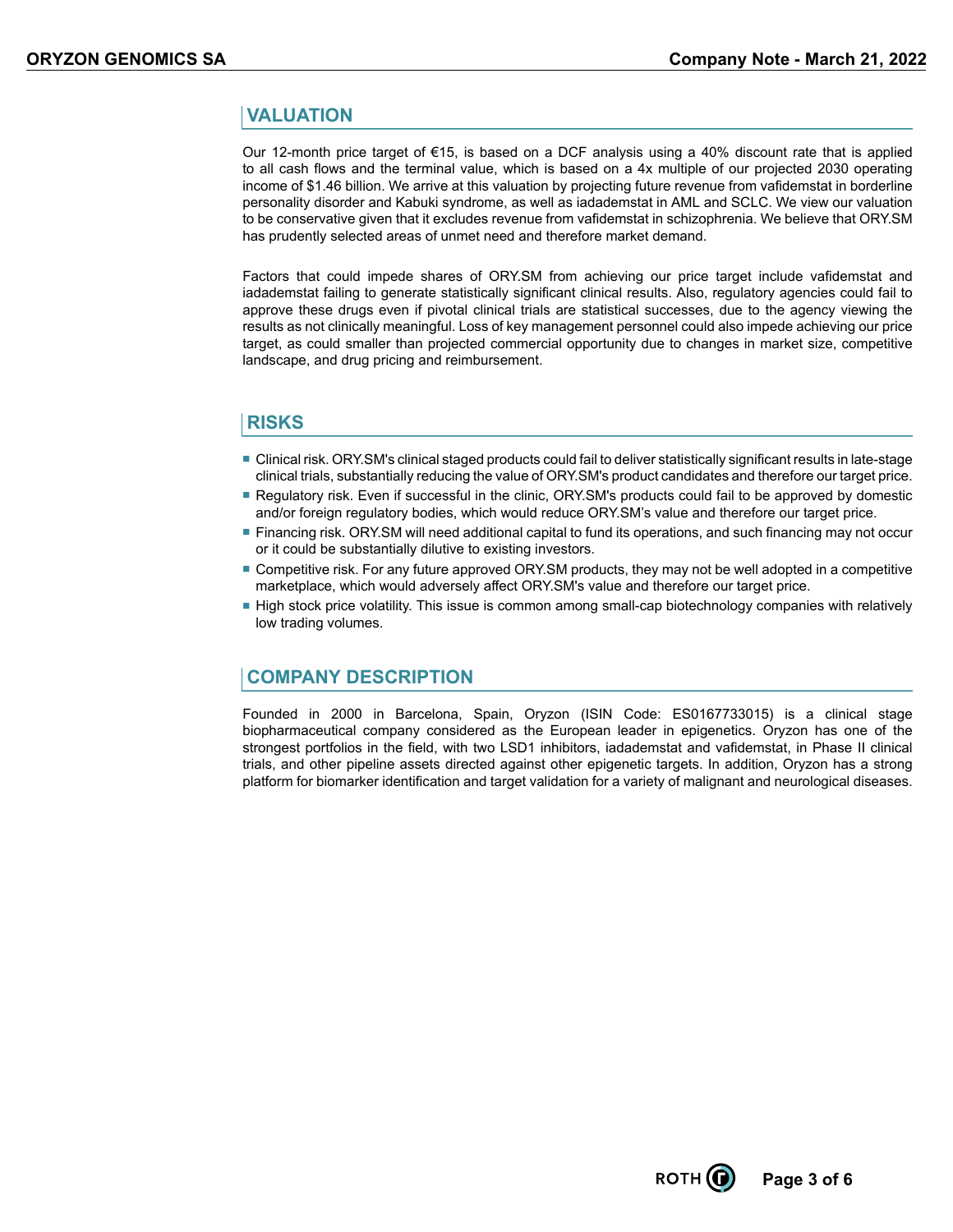| <b>Oryzon Genomics SA</b>                                              |           |           |           |           |          |          |         |         |           |         | Jonathan Aschoff, Ph.D. (646) 616-2795 |          |          |           |           |
|------------------------------------------------------------------------|-----------|-----------|-----------|-----------|----------|----------|---------|---------|-----------|---------|----------------------------------------|----------|----------|-----------|-----------|
| <b>Income Statement</b>                                                |           |           |           |           |          |          |         |         |           |         | jaschoff@roth.com                      |          |          |           |           |
| <b>Fiscal Year ends December</b>                                       |           |           |           |           |          |          |         |         |           |         |                                        |          |          |           |           |
| (in 000, except per share items)                                       |           |           |           |           |          |          |         |         |           |         |                                        |          |          |           |           |
|                                                                        | 2017A     | 2018A     | 2019A     | 2020A     | 1Q21A    | 2Q21A    | 3Q21A   | 4Q21E   | 2021E     | 1Q22E   | <b>2Q22E</b>                           | 3Q22E    | 4Q22E    | 2022E     | 2023E     |
| Global jadademstat revenue                                             |           |           |           |           |          |          |         |         |           |         |                                        |          |          |           |           |
| Global vafidemstat revenue                                             |           |           |           |           |          |          |         |         |           |         |                                        |          |          |           |           |
| <b>Collaboration revenue</b>                                           | 20        |           |           |           |          |          |         |         |           |         |                                        |          |          |           |           |
| <b>Total revenue</b>                                                   | 20        |           |           |           |          |          |         |         |           |         |                                        |          |          |           |           |
| Cost of revenue                                                        |           |           |           |           |          |          |         |         |           |         |                                        |          |          |           |           |
| R&D                                                                    | 6,363     | 8,489     | 12,647    | 13,591    | 4,278    | 2,928    | 3,982   | 4,380   | 15,568    | 4,599   | 4,829                                  | 5,071    | 5,324    | 19,823    | 25,770    |
| G&A                                                                    | 4,502     | 2,993     | 3,176     | 3,484     | 1,302    | 1,200    | 1,070   | 1,081   | 4,653     | 1,092   | 1,102                                  | 1,113    | 1,125    | 4,432     | 5,762     |
| <b>Total operating expenses</b>                                        | 10,865    | 11,482    | 15,823    | 17,075    | 5,580    | 4,128    | 5,052   | 5,461   | 20,221    | 5,691   | 5,932                                  | 6,184    | 6,449    | 24,255    | 31,532    |
| <b>Operating income</b>                                                | (10, 845) | (11, 482) | (15, 823) | (17, 075) | (5,580)  | (4, 128) | (5,052) | (5,461) | (20, 221) | (5,691) | (5, 932)                               | (6, 184) | (6, 449) | (24, 255) | (31, 532) |
| Other income (net)                                                     | 5,659     | 8,143     | 11,522    | 11,805    | 3,536    | 2,256    | 3,252   | 3,000   | 12,044    | 3,000   | 3,000                                  | 3,000    | 3,000    | 12,000    | 6,000     |
| Net income (pretax)                                                    | (5, 186)  | (3, 339)  | (4, 301)  | (5,269)   | (2,044)  | (1, 872) | (1,800) | (2,461) | (8, 177)  | (2,691) | (2,932)                                | (3, 184) | (3, 449) | (12, 255) | (25, 532) |
| Net financial & tax                                                    | 1,047     | (1,991)   | (187)     | (1,098)   | 89       | (2,823)  | 36      | 50      | (2,648)   | 50      | 50                                     | 50       | 50       | 200       | 220       |
| Net income                                                             | (6, 233)  | (1, 348)  | (4, 114)  | (4, 171)  | (2, 133) | 951      | (1,836) | (2,511) | (5, 529)  | (2,741) | (2,982)                                | (3,234)  | (3, 499) | (12, 455) | (25, 752) |
| <b>EPS</b> basic                                                       | (0.20)    | (0.04)    | (0.10)    | (0.08)    | (0.04)   | 0.02     | (0.03)  | (0.05)  | (0.10)    | (0.05)  | (0.05)                                 | (0.05)   | (0.06)   | (0.21)    | (0.41)    |
| <b>EPS diluted</b>                                                     | (0.20)    | (0.04)    | (0.10)    | (0.08)    | (0.04)   | 0.02     | (0.03)  | (0.05)  | (0.10)    | (0.05)  | (0.05)                                 | (0.05)   | (0.06)   | (0.21)    | (0.41)    |
| Basic shares outstanding                                               | 31,711    | 34,638    | 41,589    | 49,235    | 52,762   | 52,762   | 52,762  | 52,762  | 52,762    | 55,400  | 60,386                                 | 60,446   | 60,506   | 59,184    | 63,532    |
| Diluted shares outstanding                                             | 31,711    | 34,638    | 41,565    | 49,235    | 52,762   | 52,762   | 52,762  | 52,762  | 52,762    | 55,400  | 60,386                                 | 60,446   | 60,506   | 59,184    | 63,532    |
| Source: SEC filings, company press releases, and ROTH Capital Partners |           |           |           |           |          |          |         |         |           |         |                                        |          |          |           |           |

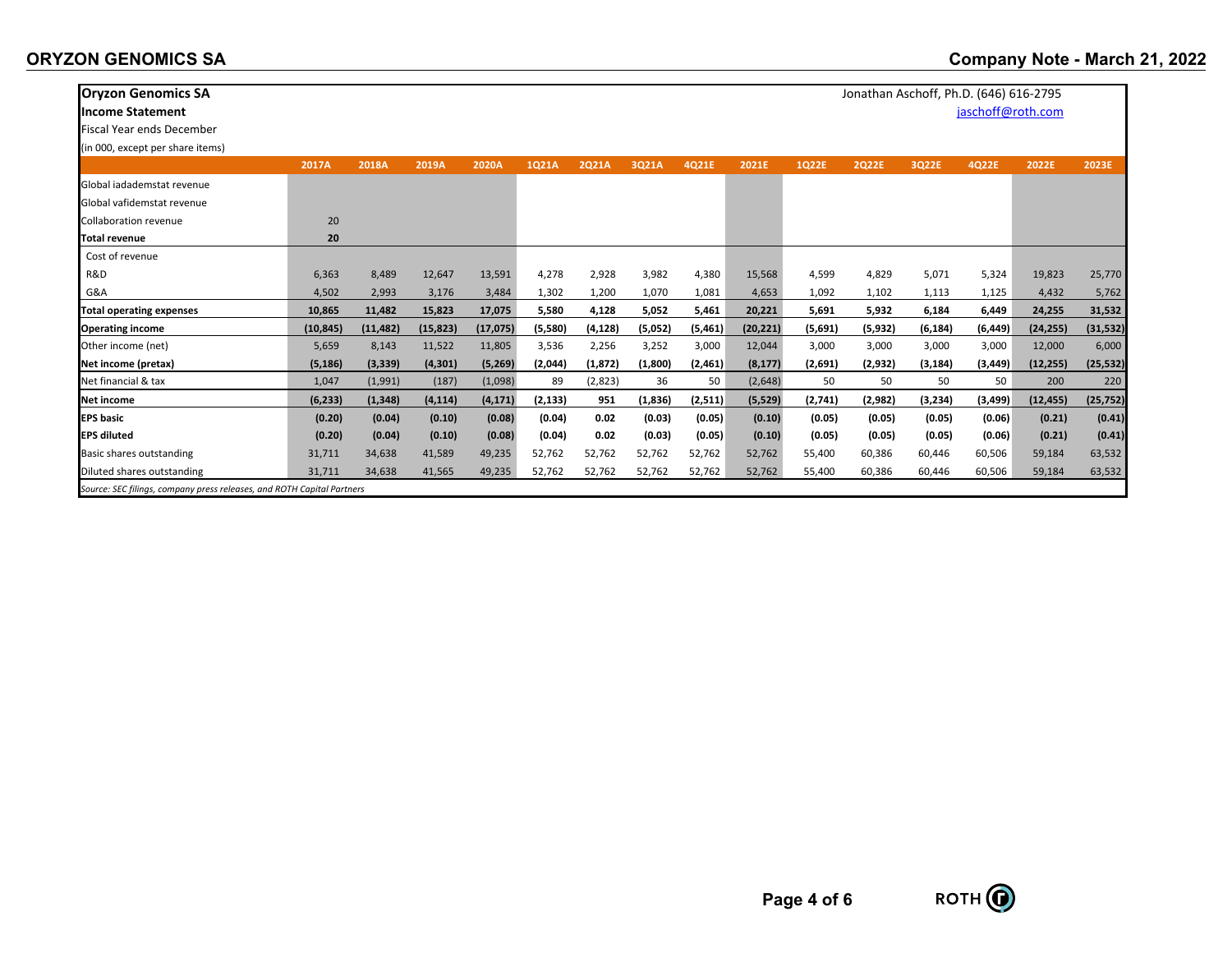Regulation Analyst Certification ("Reg AC"): The research analyst primarily responsible for the content of this report certifies the following under Reg AC: I hereby certify that all views expressed in this report accurately reflect my personal views about the subject company or companies and its or their securities. I also certify that no part of my compensation was, is or will be, directly or indirectly, related to the specific recommendations or views expressed in this report.

#### **Disclosures:**

Shares of Oryzon Genomics SA may be subject to the Securities and Exchange Commission's Penny Stock Rules, which may set forth sales practice requirements for certain low-priced securities.



Each box on the Rating and Price Target History chart above represents a date on which an analyst made a change to a rating or price target, except for the first box, which may only represent the first note written during the past three years. **Distribution Ratings/IB Services** shows the number of companies in each rating category from which Roth or an affiliate received compensation for investment banking services in the past 12 month. **Distribution of IB Services Firmwide**

|                          |          |         | <b>IB Serv./Past 12 Mos.</b><br>as of 03/21/22 |         |  |  |
|--------------------------|----------|---------|------------------------------------------------|---------|--|--|
| Rating                   | Count    | Percent | Count                                          | Percent |  |  |
| Buy [B]                  | 348      | 82.86   | 234                                            | 67.24   |  |  |
| <b>Neutral [N]</b>       | 45       | 10.71   | 24                                             | 53.33   |  |  |
| Sell [S]                 | $\bf{0}$ | 0.00    | 0                                              |         |  |  |
| <b>Under Review [UR]</b> | 27       | 6.43    | 17                                             | 62.96   |  |  |

Our rating system attempts to incorporate industry, company and/or overall market risk and volatility. Consequently, at any given point in time, our investment rating on a stock and its implied price movement may not correspond to the stated 12 month price target.

Ratings System Definitions - ROTH employs a rating system based on the following:

**Buy:** A rating, which at the time it is instituted and or reiterated, that indicates an expectation of a total return of at least 10% over the next 12 months.

**Neutral:** A rating, which at the time it is instituted and or reiterated, that indicates an expectation of a total return between negative 10% and 10% over the next 12 months.

**Sell:** A rating, which at the time it is instituted and or reiterated, that indicates an expectation that the price will depreciate by more than 10% over the next 12 months.

**Under Review [UR]:** A rating, which at the time it is instituted and or reiterated, indicates the temporary removal of the prior rating, price target and estimates for the security. Prior rating, price target and estimates should no longer be relied upon for UR-rated securities.

**Not Covered [NC]:** ROTH does not publish research or have an opinion about this security.

ROTH Capital Partners, LLC expects to receive or intends to seek compensation for investment banking or other business relationships with the covered companies mentioned in this report in the next three months. The material, information and facts discussed in this report other than the information regarding ROTH Capital Partners, LLC and its affiliates, are from